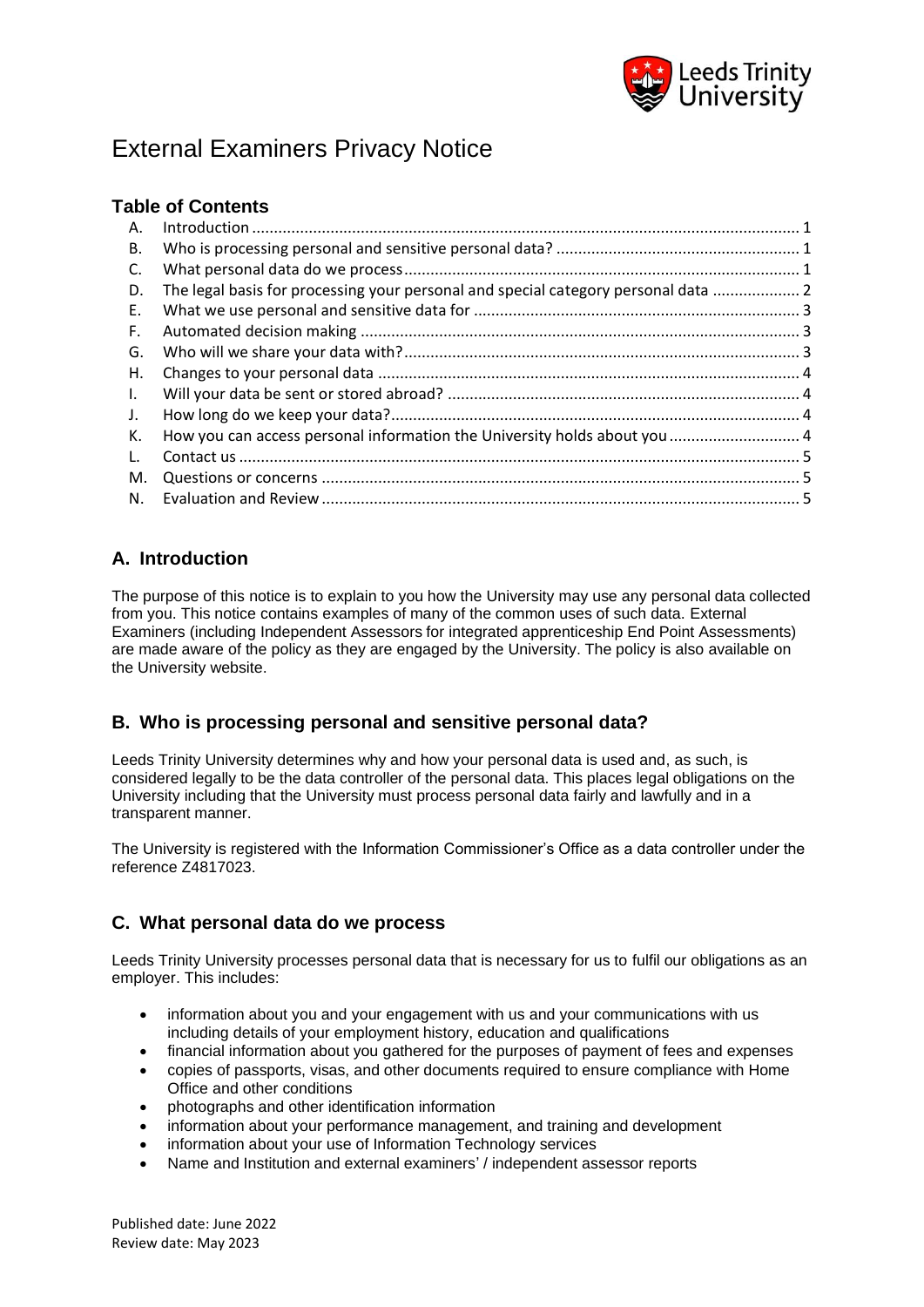

#### **Special category data**

We may also process "special category data" which includes information about your racial or ethnic origin, religious beliefs or other beliefs, sexual orientation, physical or mental health. We may also process information concerning any criminal offences or criminal proceedings.

### <span id="page-1-0"></span>**D. The legal basis for processing your personal and special category personal data**

#### **(i) Contract**

We may use and process your personal data and special category data when it is necessary to do so in order to fulfil the terms of your engagement.

The University only collects information that is necessary to manage your engagement with us and in order to meet its legal and statutory obligations in delivering the contract.

#### **(ii) Legitimate interests**

We may use and process your personal information where it is necessary for us to pursue our legitimate interests or a third party's legitimate interests. Such legitimate interests can include:

- monitoring and investigating the use of IT services to maintain network and information security
- testing our systems to ensure optimum performance
- verifying the accuracy of data that we hold
- analysis of data to evaluate performance throughout the University
- promoting equality and diversity throughout the university
- the prevention and detection of crime and assisting investigations carried out by relevant authorities
- dealing with disciplinary matters
- dealing with complaints

#### **(iii) Legal obligation**

We may also process your personal data in order to comply with our legal obligations. This can include:

- provision of personal and special category data to regulatory bodies where the University is legally required, in order to fulfil statutory obligations
- compliance with regulatory obligations such as anti-money laundering laws and safeguarding requirements
- assisting with investigations (including criminal investigations) carried out by the police and other competent authorities
- complying with court or other competent authority orders

#### **(iv) Vital interests**

The University will only rely on vital interests as a lawful basis for processing your personal data where it is necessary to protect someone's life.

#### **(v) Consent**

The University will use consent as a lawful basis for some processing. Where we do so we always provide you with the choice as to whether or not to opt in to such processing.

Published date: June 2022 Review date: May 2023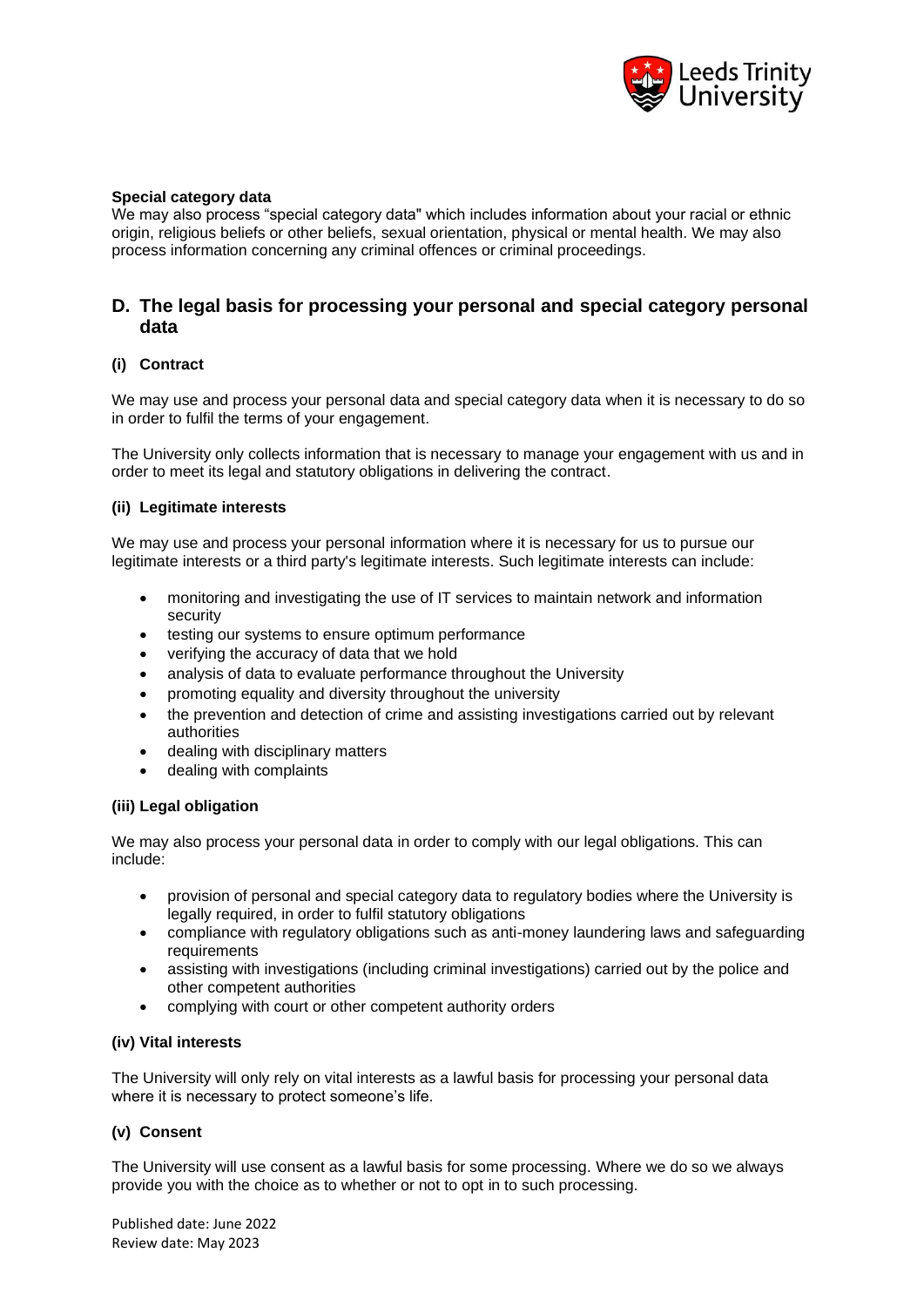

- We will provide references and confirmation of your engagement with your consent
- We may process personal data provided by you for a specific purpose or purposes (for example, disability, catering preferences or lifestyle status for event management)

### <span id="page-2-0"></span>**E. What we use personal and sensitive data for**

Leeds Trinity University processes your personal data and special category personal for a number of purposes including:

- Human Resources administration such as recruitment and payment of fees and expenses
- maintaining your record
- the provision of services (e.g. Information Technology services)
- to meet the legal and statutory obligations of the University
- equal opportunities monitoring
- promoting our services and other operational reasons (including displaying examiners'/assessors' and institution details on the University's Intranet and Moodle)
- the prevention and detection of crime and assisting investigations carried out by relevant authorities
- dealing with unsatisfactory performance and breach of University policies
- dealing with complaints

# <span id="page-2-1"></span>**F. Automated decision making**

The University does not use your personal data for making any automated decisions about you.

### <span id="page-2-2"></span>**G. Who will we share your data with?**

Your data will be shared internally within the University only with staff and departments that require the use of the data in order to administer your appointment and provide University services to you. Staff within HR, the Academic Quality Office and Finance will have access to your data along with relevant members of the programme team, Student Administration and Centre for Apprenticeships, Work Based Learning and Skills for the purpose of contacting you regarding your duties. Your name and institution will be included on your external examiner / independent assessor reports, which University staff and students will have access to. To identify and avoid potential conflicts of interest, your name and institution will also be included on relevant external examiner nomination forms, which are sent to future external candidates as part of the nomination and approval process. We will not provide students or external candidates with your contact details. However, if a student does make direct contact with you, we ask that you contact the Academic Quality Office.

Data including your personal and special category data will be shared externally where the University has a legitimate need to do so in fulfilling the contract with you or has a legal obligation to provide data. The following list provides examples of the most common occasions on which it may be necessary to share your data.

- Higher Education Statistics Agency (HESA) requires the University as part of its regulatory obligations to provide anonymised and aggregated sensitive personal data. Further details of the staff data collection undertaken by HESA can be found at: <https://www.hesa.ac.uk/about/regulation/data-protection/notices>
- HMRC and other government bodies in connection with your appointment at the University.
- Your data may be used in anonymised form to provide statistical information about the University's workforce for use on the University website and other appropriate publications.
- We will provide information to the police and other enforcement agencies in the event of an emergency or where required to assist the prevention or detection of crime.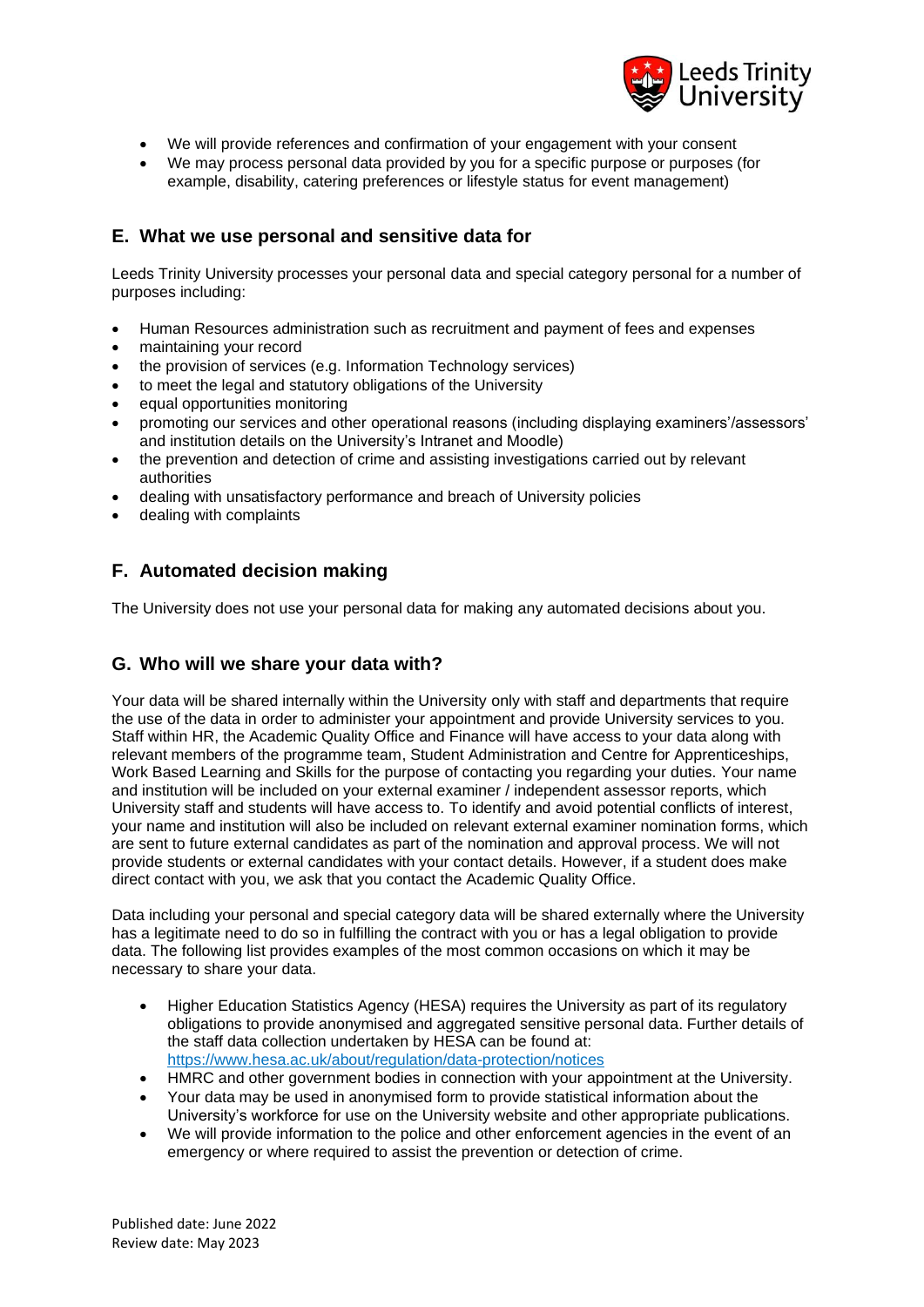

• Some data is held on a secure, hosted server owned and managed by our HR System provider, Midland HR. Midland HR will not pass on your data to any third party unless it is legally required to do so.

### <span id="page-3-0"></span>**H. Changes to your personal data**

It is your responsibility to notify the Academic Quality Office at the University as soon as possible if any of the data held about you is incorrect or needs to be updated.

### <span id="page-3-1"></span>**I. Will your data be sent or stored abroad?**

Some of the personal data we process about you may be transferred to, and stored at, a destination outside the European Economic Area (EEA), for example where personal data is processed by one of our software suppliers who is based outside the EEA or who uses data storage facilities outside the EEA.

In these circumstances, your personal data will only be transferred where the transfer is subject to one or more of the appropriate safeguards for international transfers prescribed by applicable law (e.g. standard data protection clauses adopted by the European Commission); a European Commission decision provides that the country or territory to which the transfer is made ensures an adequate level of protection.

### <span id="page-3-2"></span>**J. How long do we keep your data?**

The University will retain personal data for no longer than is necessary to fulfil its contractual and regulatory obligations in line with our retention schedule details of which are availabl[e here.](https://www.leedstrinity.ac.uk/media/site-assets/documents/key-documents/pdfs/records-retention-schedule.pdf)

### <span id="page-3-3"></span>**K. How you can access personal information the University holds about you and other rights you have**

#### **1. The right to be informed**

You have the right to be informed about the collection and use of your personal data and this privacy notice is part of the transparency requirements of data protection legislation.

#### **2. Right of access**

You have a right to access the personal data that the University holds about you. A request to see the personal data held by the University can be made through a Subject Access Request. Further information about how to request this is available [here.](https://www.leedstrinity.ac.uk/media/site-assets/documents/key-documents/pdfs/subject-data-access-requests.pdf)

#### **3. The right to rectification**

You have the right to have inaccurate personal data held by the University rectified or completed if it is incomplete. This can be done through the Academic Quality Office at the University by contacting [ex-ex-admin@leedstrinity.ac.uk.](mailto:ex-ex-admin@leedstrinity.ac.uk)

#### **4. The right to erasure**

Once personal data collected by the University is no longer necessary for the purpose for which it was collected and processed, you may have the right to have the data erased. The University manages the retention period of data held through its retention schedule.

#### **5. The rights to restrict processing and to object to processing**

In certain circumstances you have the right to restrict the processing of your personal data. This is likely to arise when there is an issue concerning the accuracy or the legitimate grounds for processing of the personal data.